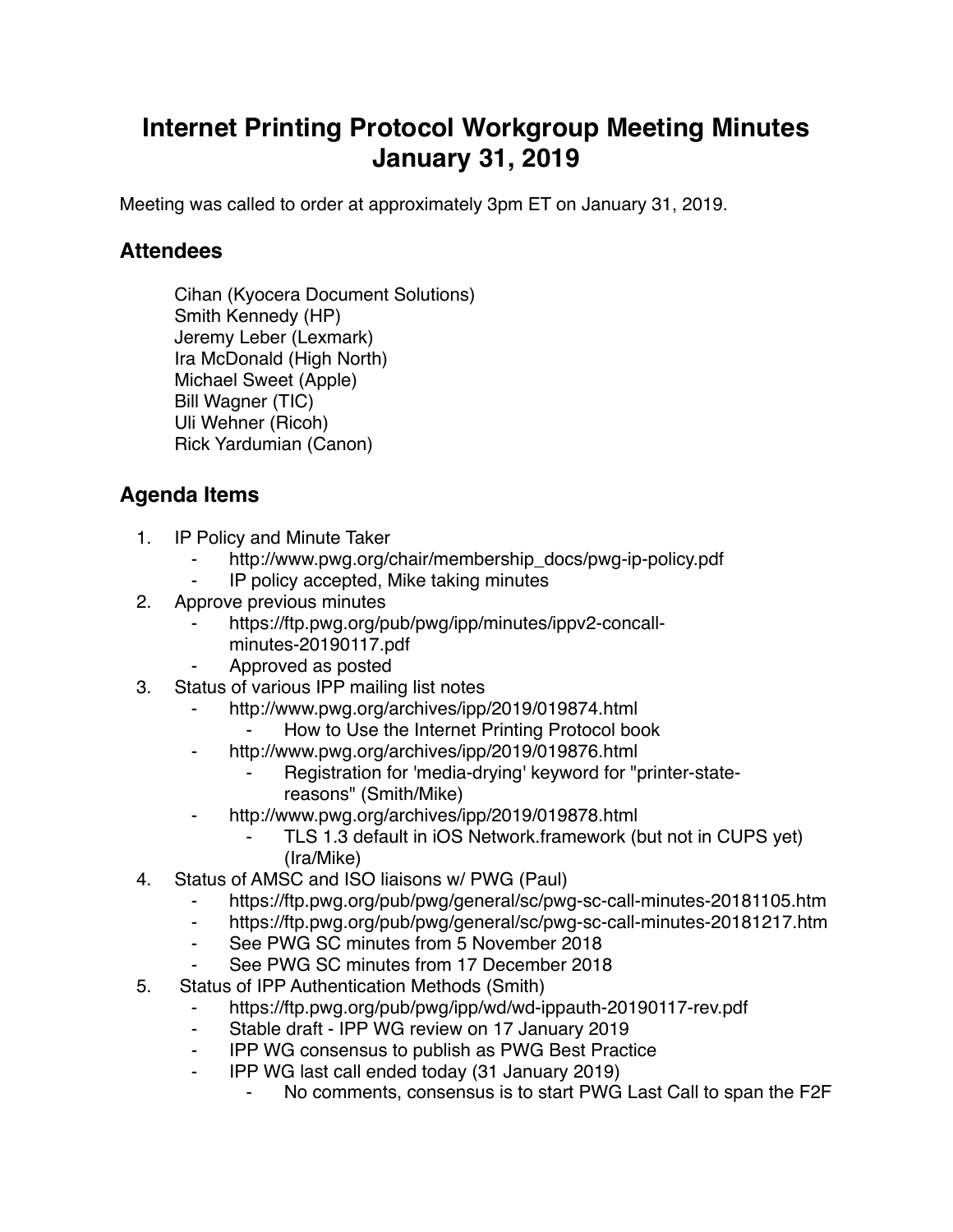- Action: Mike to start PWG Last Call of IPP Authentication Methods ending Feb 28
- Schedule PWG Last Call Q1 2019
- 6. Status of IPP 3D Printing Extensions v1.1 (Mike)
	- ⁃ https://ftp.pwg.org/pub/pwg/ipp/wd/wd-ipp3d11-20190114-rev.pdf
		- Prototype draft PWG F2F discussion in November 2018
			- Change list notes change of status to "stable" but cover page doesn't reflect that
	- Fix status to stable, hold off until Jan 31 meeting to possibly get concrete material-type values from Paul
	- Q: Start IPP WG Last Call?
		- ⁃ A: Yes
		- Action: Mike to start IPP WG Last Call of IPP 3D v1.1, ending Friday after PWG Feb F2F
	- Schedule PWG Call for Objections Q1 2019
- 7. Status of Safe G-Code (Mike)
	- https://ftp.pwg.org/pub/pwg/ipp/wd/wd-pwgsafegcode10-20190114-rev.pdf
	- Stable draft PWG F2F discussion in November 2018
	- ⁃ IPP WG last call ended today (31 January 2019)
		- No comments, consensus is to start PWG Last Call to span the F2F
	- ⁃ Action: Mike to start PWG Last Call of PWG Safe G-Code ending Feb 28
	- Schedule PWG WG Last Call Q1 2019
- 8. Status of IPP Everywhere 1.1 (Mike)
	- ⁃ https://ftp.pwg.org/pub/pwg/ipp/wd/wd-ippeve11-20190128-rev.pdf
	- ⁃ http://www.pwg.org/archives/ipp/2019/019856.html
	- ⁃ http://www.pwg.org/archives/ipp/2019/019857.html
	- ⁃ Stable draft IPP WG review on 17 January 2019
	- Hold off on IPP WG last call until self-cert is finalized.
	- Schedule PWG Call for Objections Q1 2019
- 9. Status of IPP Everywhere 1.1 Self-Certification Manual 1.1 (Mike)
	- https://ftp.pwg.org/pub/pwg/ipp/wd/wd-ippeveselfcert11-20180704-rev.pdf
	- ⁃ Prototype draft PWG F2F review in November 2018
	- Tool updates needed for new operations, any web site changes
	- ⁃ Q: Should we abstract the submission procedures from the manual?
		- A: Maybe, we can just point the reader to a standard web page on PWG.org which provides the submission instructions
		- ⁃ Continue discussion at the February 2019 F2F
		- Action: Mike to add self-certification discussion slides for Feb F2F
		- Schedule PWG Call for Objections Q1 2019
- 10. Review of IPP Job Extensions v1.1 (Mike)
	- ⁃ https://ftp.pwg.org/pub/pwg/ipp/wd/wd-ippjobext11-20181023-rev.pdf
	- ⁃ Interim draft
	- Next status should be Stable
	- ⁃ Q: Convert lists of obsolete attributes into tables with notes as needed?
		- A: Consensus is that tables are the preferred format
	- ⁃ Defer IPP WG Last Call until after February F2F
	- ⁃ Schedule Stable draft and WG Last Call Q1 2019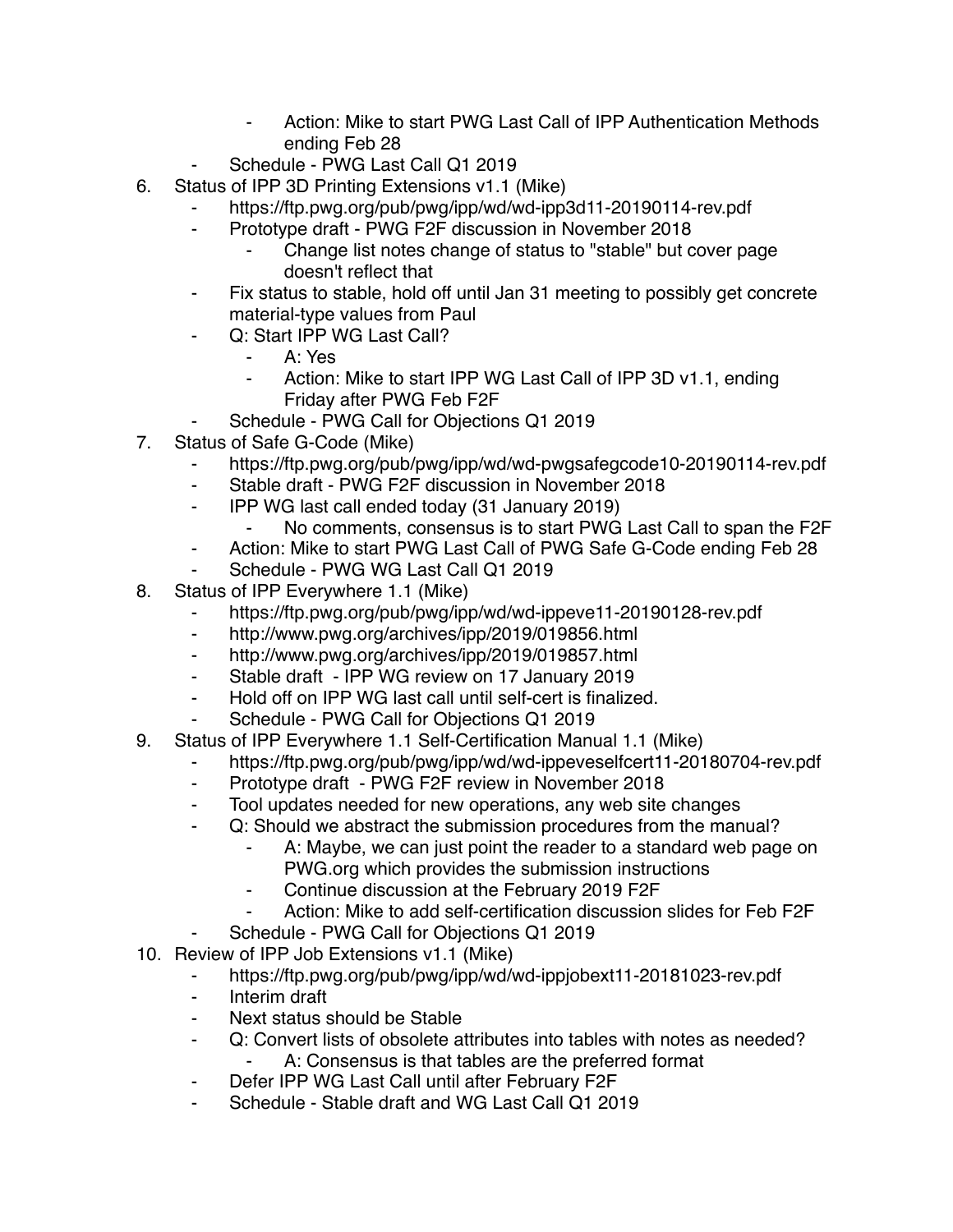- 11. Review of IPP Document Object v1.1 (Mike)
	- ⁃ https://ftp.pwg.org/pub/pwg/ipp/wd/wd-ippdocobject11-20181022.pdf
	- Prototype draft PWG F2F review in November 2018
	- ⁃ Prototyping tasks being tracked as a Github project in "ippserver"
	- ⁃ Next status should be stable
	- Defer IPP WG Last Call until after February F2F
	- ⁃ Discuss rationale for changes in this and other errata updates at F2F, discussion about whether to summarize rationale for changes in specs?
	- Schedule Stable draft and WG Last Call Q1 2019
- 12. Review of PWG Printer MIB and IPP MFD Alerts 1.1 (Ira)
	- https://ftp.pwg.org/pub/pwg/ipp/wd/wd-pwgmfdalerts11-20181228-rev.pdf
	- ⁃ Interim draft PWG F2F review in November 2018
	- ⁃ Section 3.3 (Exceptions)
		- IM1: Further discussion at F2F, maybe just "There are no exceptions for the use cases in section 3.2." or something like that.
	- Section 4:
		- ⁃ IM2: Prior discussion showed that further exposing Printer MIB subunits in IPP is unnecessary - all status is reflected and we have attributes where additional properties need to be exposed
	- ⁃ Global: Mark header rows in all tables to repeat across pages
	- ⁃ Sections 6.3 and 6.4:
		- ⁃ Delete (e) about prtAlertTable
	- Sections 7.1 and 8.1: Fix lists (bulleted)
	- ⁃ Section 8.1:
		- ⁃ Lines 460-461 should not be indented
	- ⁃ Sections 10.1/10.2:
		- ⁃ Use https://tools.ietf.org links
		- ⁃ Remove RFC 2616, verify that RFC 7230 is needed
	- ⁃ Next status is prototype, assuming no major changes the following draft can be stable (state keywords and SNMP values are already widely implemented)
	- Schedule Prototype draft Q1 2019
- 13. Status of Job and Printer Extensions v2 (Smith)
	- ⁃ https://ftp.pwg.org/pub/pwg/ipp/wd/wdippjobprinterext2v20-20180904.docx
	- ⁃ https://ftp.pwg.org//pub/pwg/ipp/slides/IPP-Job-Storage-v2-20181116.pdf
	- ⁃ Initial draft PWG F2F review in November 2018
	- Continue discussions at F2F
		- Job life cycles of normal, proof print, retained/stored job, etc.
		- Smith will do slides for the F2F
	- Schedule Prototype draft Q2 2019
- 14. Status of IPP System Service (Ira/Mike)

#### https://ftp.pwg.org/pub/pwg/ipp/wd/wd-ippsystem10-20190130-rev.pdf

- ⁃ Prototype draft
- ⁃ Prototyping tasks being tracked as a Github project in "ippserver"
- Schedule Stable draft in Q1 2019
- 15. Status of IPP Encrypted Jobs and Documents (Mike)